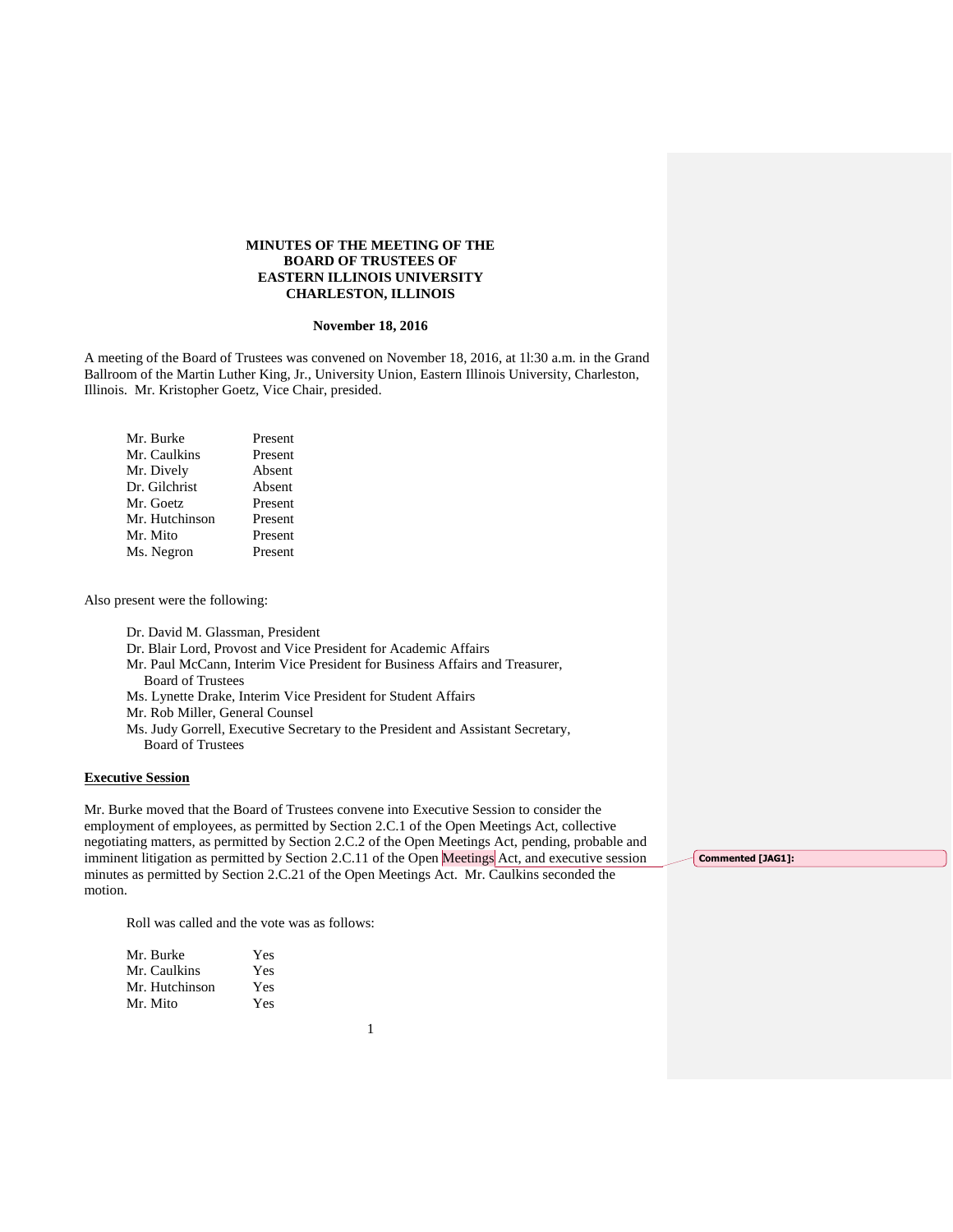| Ms. Negron | Yes |
|------------|-----|
| Mr. Goetz  | Yes |

Motion carried.

Mr. Hutchinson moved to return to Open Session. Ms. Negron seconded the motion.

Roll was called and the vote was as follows:

| Mr. Burke      | <b>Yes</b> |
|----------------|------------|
| Mr. Caulkins   | <b>Yes</b> |
| Mr. Hutchinson | <b>Yes</b> |
| Mr. Mito       | <b>Yes</b> |
| Ms. Negron     | <b>Yes</b> |
| Mr. Goetz      | Yes        |
|                |            |

Motion carried.

Mr. Caulkins moved to allow Joe Dively to join the meeting by telephone. Mr. Burke seconded the motion.

Roll was called and the vote was as follows:

| Yes |
|-----|
| Yes |
| Yes |
| Yes |
| Yes |
| Yes |
|     |

Motion carried.

# **Report from Board Chair**

Vice Chair Goetz informed the Board and the audience that two trustees were not in the room at the meeting but for very different reasons. Trustee Dively was injured a few weeks ago in an accident. Vice Chair Goetz, on behalf of the Board of Trustees, wished him the best of luck for a speedy recovery. Trustee Gilchrist, a renown illustrator is being honored this week, and, on behalf of the Board, Vice Chair Goetz offered congratulations on those accolades.

## **Committee Reports**

## Executive/Planning Committee

Mr. Goetz presented the report. Mr. Mito, Dr. Glassman, Mr. Caulkins, and Ms. Negron attended the Trustee Training Conference in Chicago on October 27 and reported on the various sessions. Dr. Glassman presented an update from Springfield and from the Marketing and Branding Initiative for external assistance.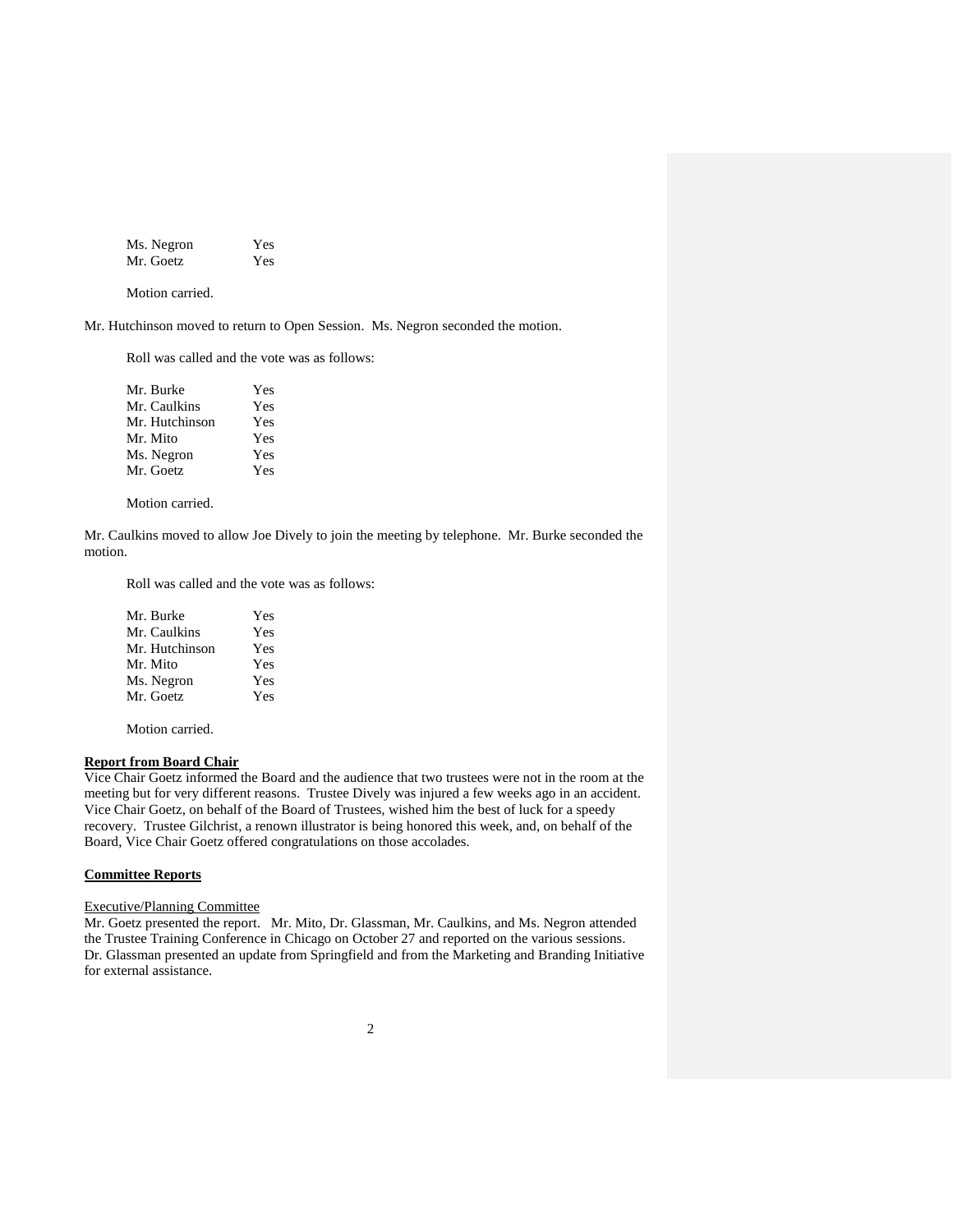### Board Relations Committee – No report.

#### Finance/Audit Committee

Ms. Leigh Moon reported that a Quality Assurance Review is performed on a regular basis. The work has been completed, and the report has been submitted to the State, but the University has not received the final results. Mr. McCann discussed the status of the FY 2017 preliminary budget.

### Board Regulations – No report.

### Academic and Student Affairs Committee

Mr. Hutchinson reported that the Academic and Student Affairs Committee reviewed and discussed several items. A graduate program in cybersecurity and an undergraduate program in computer technology, both within the School of Technology, have been approved. The Committee also discussed degree programs in health communications and criminal justice. Three items from the Board agenda were discussed: a proposed revision to the Board Regulations to allow the President to negotiate an adjustment to tuition and fees with international institutions, a proposed graduation fee increase of \$15, and a proposed fee increase for students taking courses through the School of Continuing Education. Ms. Michaela Crabtree, a Kinesiology and Sports Studies student, was named EIU's Lincoln Laureate Award recipient with the Lincoln Academy of Illinois. Additional awards mentioned included recognition of EIU on President Obama's Higher Education Honor Roll for Community Service for the last five years, EIU was named a LEAD Institution by NASPA for the last three years, and EIU has received a Military Friendly School designation for the last five years by Victory Media.

## **Action Items**

1. Mr. Burke moved to approve the minutes of the Board Meeting on September 16, 2016. Mr. Hutchinson seconded the motion.

Roll was called and the vote was as follows:

| Mr. Burke      | Yes |
|----------------|-----|
| Mr. Caulkins   | Yes |
| Mr. Dively     | Yes |
| Mr. Hutchinson | Yes |
| Mr. Mito       | Yes |
| Ms. Negron     | Yes |
| Mr. Goetz      | Yes |

Motion carried.

2. Ms. Goetz moved to release the executive session minutes from the meetings on March 6, 2009, January 18, 2013, April 19, 2013, June 17, 2013, April 25, 2014, June 6, 2014, and November 7, 2014. Ms. Negron seconded the motion.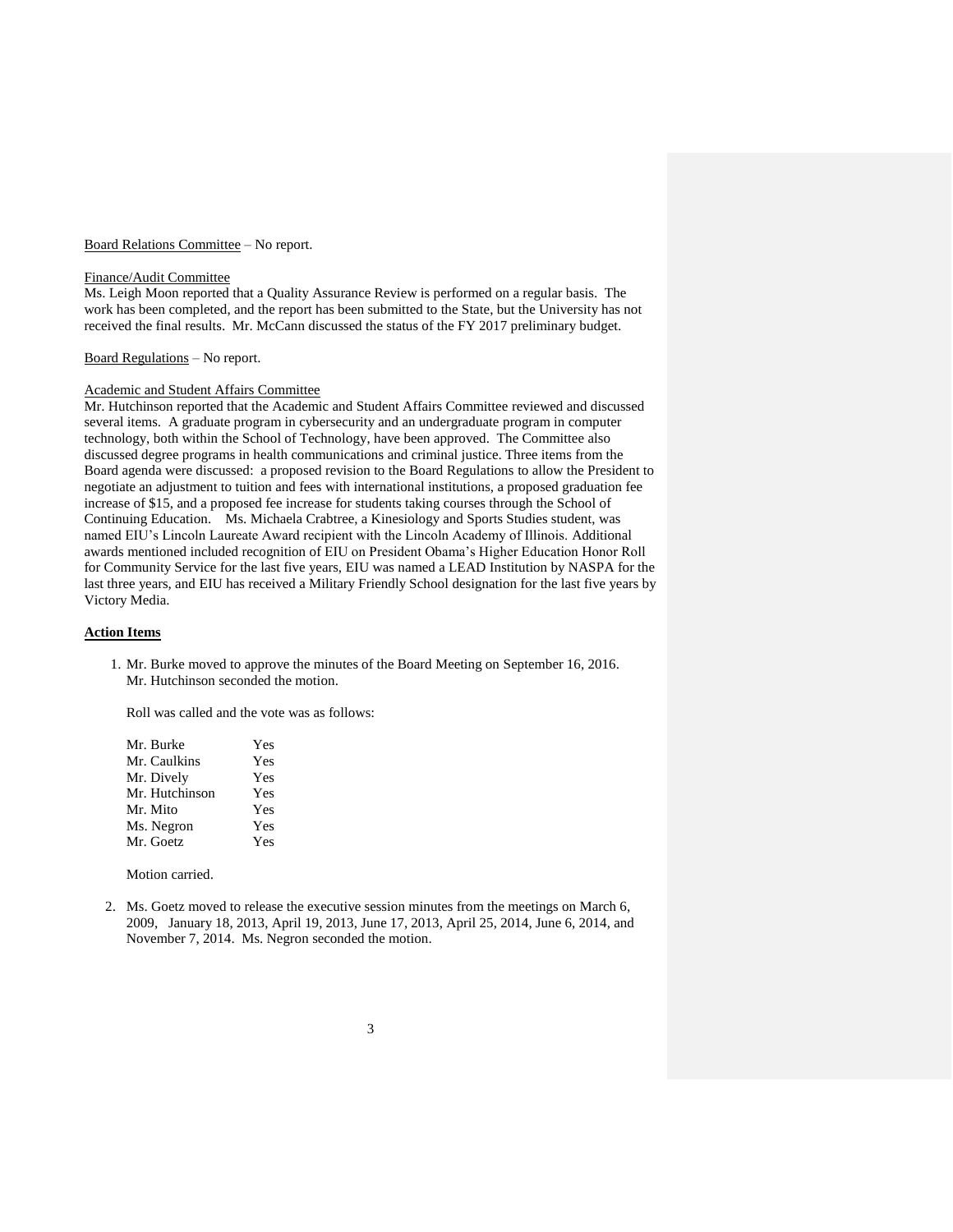Roll was called and the vote was as follows:

| Yes |
|-----|
| Yes |
| Yes |
| Yes |
| Yes |
| Yes |
| Yes |
|     |

Motion carried.

3. Mr. Caulkins moved to destroy all tapes of executive session meetings that are 18 months or older. Mr. Burke seconded the motion.

Roll was called and the vote was as follows:

| Mr. Burke      | Yes |
|----------------|-----|
| Mr. Caulkins   | Yes |
| Mr. Dively     | Yes |
| Mr. Hutchinson | Yes |
| Mr. Mito       | Yes |
| Ms. Negron     | Yes |
| Mr. Goetz      | Yes |

Motion carried.

- 4. The proposed revision to the Board Regulation: Section V.J. Tuition and Mandatory Fees, 11.Tuition Rates for International Students in Approved International Partnership Agreements was presented for a first reading.
- 5. Mr. Dively moved to approve the Contract Renewal and Successor Agreement for Operating Engineers Local #399. The Agreement was ratified on September 21, 2016, and the effective date of the contract is August 1, 2016 through July 31, 2017. There are approximately seven members in the bargaining unit. The Operating Engineer members shall receive a base-rate adjustment equivalent to the base-rate adjustment percentage increase, if any, provided to the class of administrative and professional employees and non-negotiated employees. Mr. Hutchinson seconded the motion.

Roll was called and the vote was as follows:

| Mr. Burke      | Yes |
|----------------|-----|
| Mr. Caulkins   | Yes |
| Mr. Dively     | Yes |
| Mr. Hutchinson | Yes |
| Mr. Mito       | Yes |
| Ms. Negron     | Yes |
| Mr. Goetz      | Yes |
|                |     |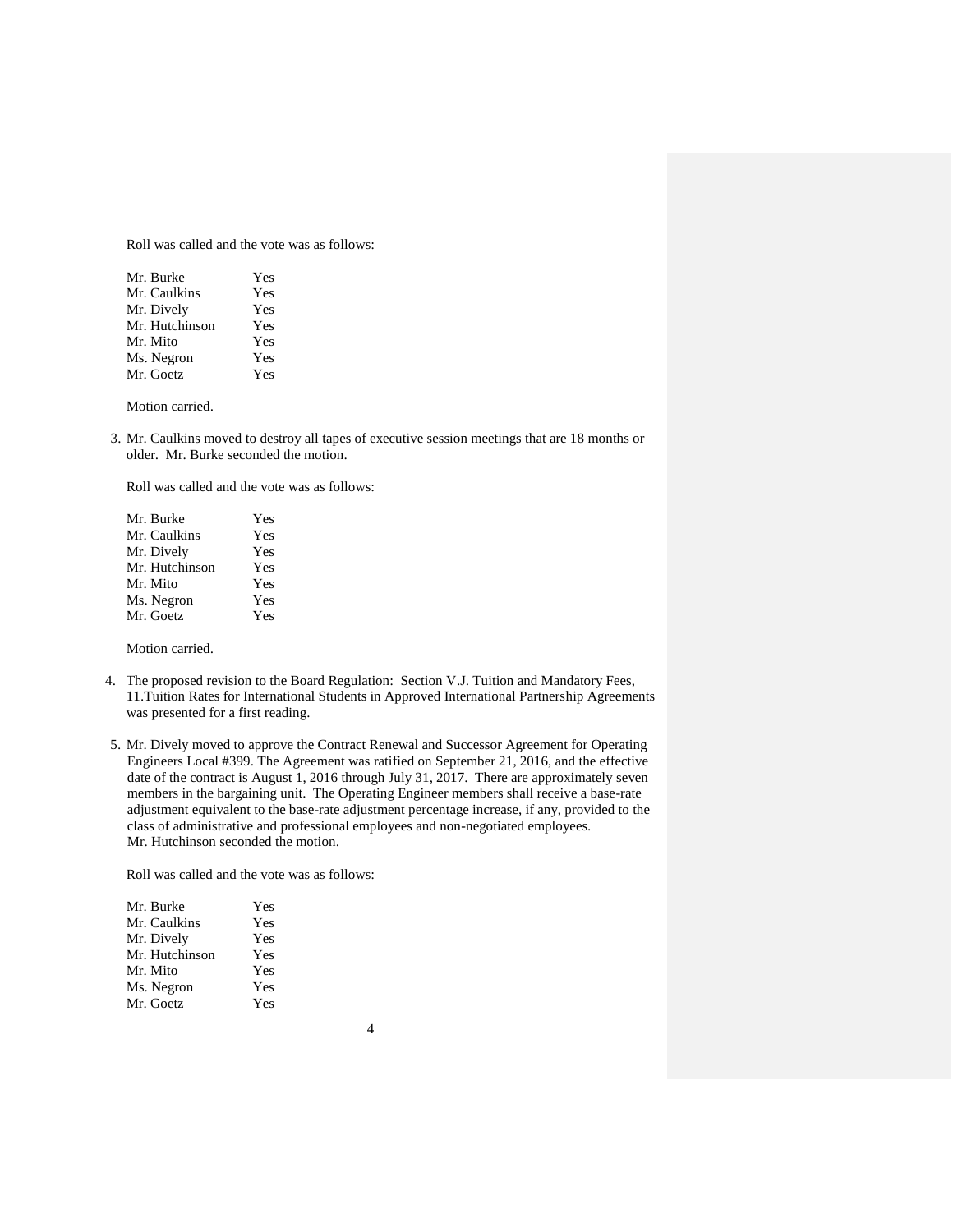Motion carried.

6. Mr. Burke moved to approve the Contract Renewal and Successor Agreement for Chicago Regional Council of Carpenters Local #243. The Agreement was ratified on September 19, 2016, and the effective date of the contract is May 1, 2016 through April 30, 2017. There are approximately six members in the bargaining unit. The Operating Engineer members shall receive a base rate adjustment equivalent to the base rate adjustment percentage increase, if any, provided to the class of administrative and professional employees and non-negotiated employees. If an increase is received, the payment shall be in a lump sum not added to the base salary. Ms. Negron seconded the motion.

Roll was called and the vote was as follows:

| Mr. Burke      | Yes |
|----------------|-----|
| Mr. Caulkins   | Yes |
| Mr. Dively     | Yes |
| Mr. Hutchinson | Yes |
| Mr. Mito       | Yes |
| Ms. Negron     | Yes |
| Mr. Goetz      | Yes |
|                |     |

Motion carried.

7. Mr. Caulkins moved to approve the new degree program in Health Communications. The B.S. in Health Communications program is an interdisciplinary program supported by the Departments of Communication Studies and Health Studies that will focus on how people, individually and collectively, understand and accommodate to health and illness and the role of communication and media in shaping professional health care messages and public acceptance of these messages. It will prepare students to design, evaluate, and implement health communication programs in a variety of health-related settings. Currently there are three such programs in the country and none in the State of Illinois. Mr. Burke seconded the motion.

Roll was called and the vote was as follows:

| Yes |
|-----|
| Yes |
| Yes |
| Yes |
| Yes |
| Yes |
| Yes |
|     |

Motion carried.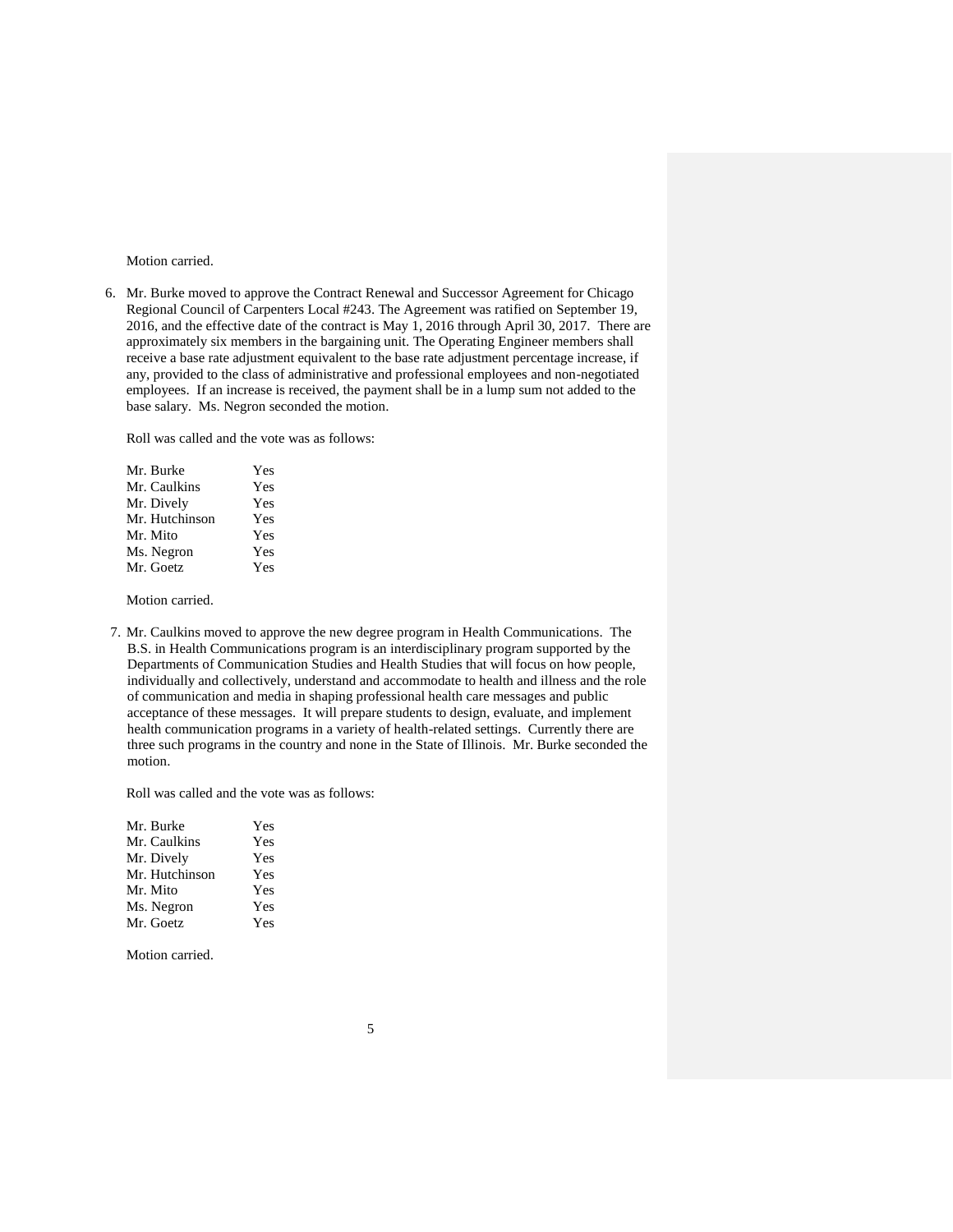8. Mr. Burke moved to approve the proposed Graduation fee increase of \$15. The fee increase is to cover the annual increased costs for commencement events and related activities. The fee will be effective immediately. Mr. Caulkins seconded the motion.

Roll was called and the vote was as follows:

| Mr. Burke      | Yes |
|----------------|-----|
| Mr. Caulkins   | Yes |
| Mr. Dively     | Yes |
| Mr. Hutchinson | Yes |
| Mr. Mito       | Yes |
| Ms. Negron     | Yes |
| Mr. Goetz      | Yes |
|                |     |

Motion carried.

## **Information Items**

# **President's Report**

Dr. Glassman gave an update of the Vitalization Project. The Vitalization Project consists of nine Workgroups, a President's Liaison Subcommittee, and the vice presidents. All members of the task force are working diligently. Workgroups 1-7 submitted preliminary recommendations on November 1; final recommendations are due to the President on December 15<sup>th</sup>. When preliminary recommendations were submitted, the recommendations were sent to the vice presidents and then to the affected areas through the deans/directors for review and response. The responses then went back to the Workgroups for review and preparation of the final recommendations. With the submission of the final recommendations to the President, Workgroups 1-7 will be finished with their work. Workgroups 8 and 9 will work into the Spring. The process is running smoothly.

## **Alumni Association Report**

Mr. Terry Prillaman, President of the Alumni Association, provided a report. Nineteen board members govern the Alumni Association and manage over \$2 million in assets. The Association assists with alumni events, receptions and other events as needed. The Association identifies opportunities where help can be administered in recruiting undergraduate students. During homecoming weekend, the Alumni Association honored ten alumni, and, during the past year, the Association awarded several scholarships, including the Livingston C. Lord Scholarship, which has been awarded since the 1930s. Mr. Prillaman noted that the Alumni Association provides funding to numerous departments on campus.

## **Earned Degrees Report**

In FY 2016, 2,376 degrees were awarded, a slight decrease from the previous year. Kinesiology and Sports Studies was the largest undergraduate major, and Technology was the largest Master's Degree program. In FY 2016, minorities received 439 degrees, or 18% of the total degrees conferred. Eastern's 6-year graduation rate (IPEDS/NCAA methodology) is 57%.